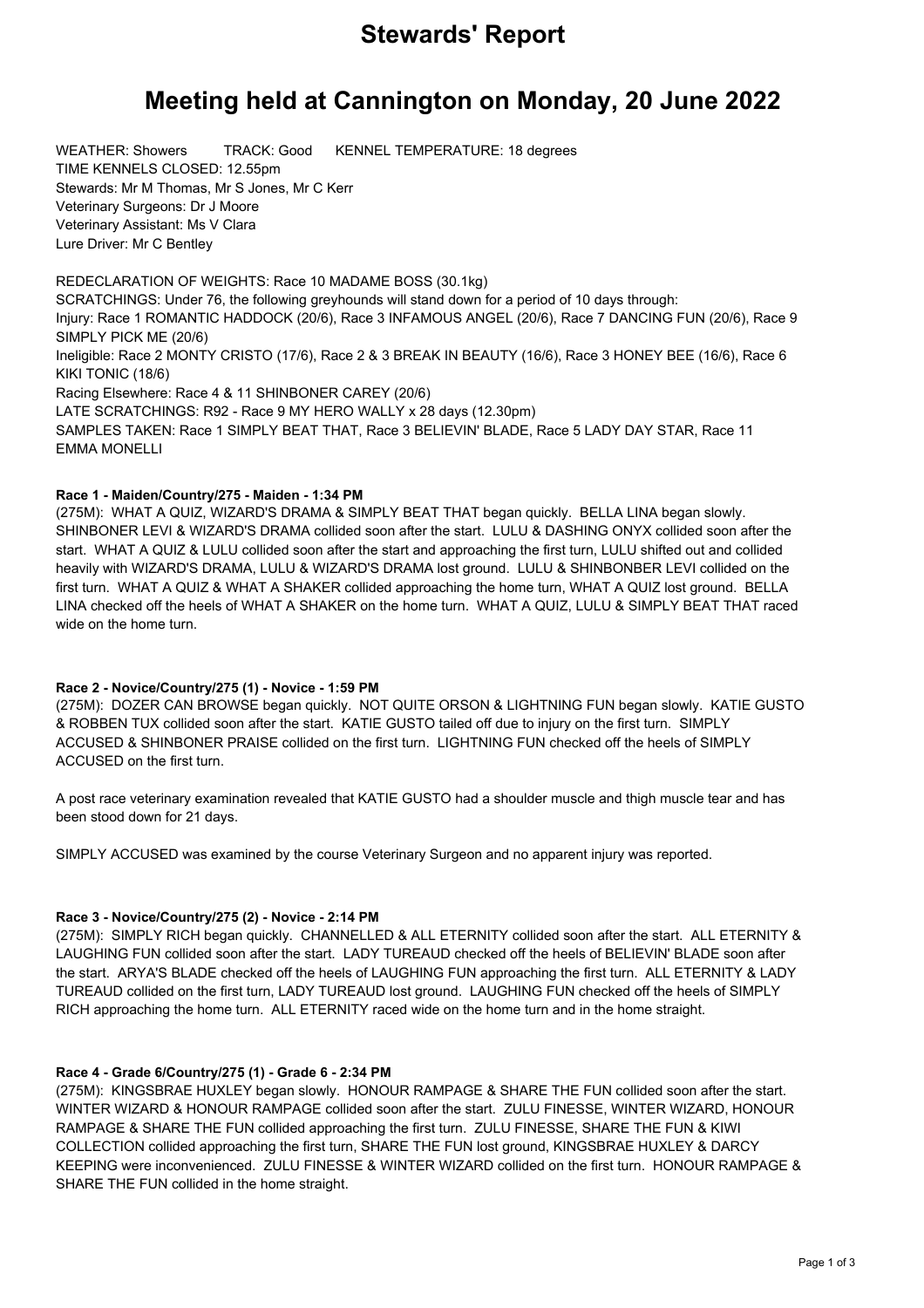#### **Race 5 - Mixed 4/5/Country/275 - Mixed 4/5 - 2:56 PM**

(275M): QUEEN OF BOSS & LADY DAY STAR began quickly. PHANTOM MONELLI began slowly. PRIME ROCKET checked off the heels of LADY DAY STAR soon after the start. FORTY ONE FLASH & PAD UP ELYSE collided soon after the start. PHANTOM MONELLI tailed off due to injury on the first turn.

A post race veterinary examination revealed that PHANTOM MONELLI had a left hindlimb muscle tear and has been stood down for 28 days.

A post race veterinary examination revealed that LADY DAY STAR had split webbing and has been stood down for 14 days.

#### **Race 6 - Mixed 5/6/Country/380 - Mixed 5/6 - 3:11 PM**

(380M): NINJA FUN & CHAROS DIAMOND began quickly. STILL DREAMING began slowly. WHIPPY DEMON & PARALLEL collided on the first turn. NINJA FUN & CHAROS DIAMOND collided on the first turn. FUNDAMENTALIST & WHIPPY DEMON collided on the first turn. NINJA FUN & CHAROS DIAMOND collided in the back straight. FUNDAMENTALIST & NINJA FUN collided approaching the home turn. VERNALIS MONELLI checked off the heels of CHAROS DIAMOND approaching the home turn.

#### **Race 7 - Free For All (s)/Country/275 - Free For All (s) - 3:29 PM**

(275M): ROLL OUT began quickly. GLOBAL TRADER & CURIUM collided soon after the start. LEKTRA SARAH, EXPRESS MALT & BONANZA MONELLI collided soon after the start. ESCAPOLOGY & CURIUM collided approaching the first turn, ESCAPOLOGY lost ground. ESCAPOLOGY & GLOBAL TRADER collided on the first turn. EXPRESS MALT checked off the heels of BONANZA MONELLI on the first turn. FAWN ROLLER & ROLL OUT collided approaching the finishing line.

#### **Race 8 - Mixed 5/6/Country/520 - Mixed 5/6 - 3:50 PM**

(520M): FAWN MOWER & WEST ON MURPHY began quickly. IZUKU began slowly. BORN A STAR, SETTLE GRETEL & FAWN MOWER collided soon after the start. MR. WICK & BORN A STAR collided soon after the start. FAWN MOWER & IZUKU collided soon after the start. FAWN MOWER checked off the heels of MOLFETTA SNOW and collided with IZUKU approaching the first turn. BORN A STAR, SETTLE GRETEL & FAWN MOWER collided on the first turn. WEST ON MURPHY & SUGAR RAY GALA collided on the second turn. MR. WICK & SUGAR RAY GALA collided on the third turn. MOLFETTA SNOW checked off the heels of SUGAR RAY GALA approaching the home turn. MOLFETTA SNOW & SUGAR RAY GALA collided approaching the home turn. IZUKU & MOLFETTA SNOW collided on the home turn. WEST ON MURPHY & SUGAR RAY GALA collided on the home turn. IZUKU checked off the heels of MOLFETTA SNOW in the home straight.

A post race veterinary examination revealed that SETTLE GRETEL had a right shoulder muscle tear and has been stood down for 10 days.

#### **Race 9 - Mixed 5/6/Country/275 - Mixed 5/6 - 4:11 PM**

(275M): QUICK TIN began quickly. STONES THROW & SHINBONER CAREY began slowly and collided soon after the start. HELLO I'M DRAKE & LUNA TUX collided soon after the start. STONES THROW & SHINBONER CAREY collided on the first turn. SHINBONER CAREY checked off the heels of HELLO I'M DRAKE approaching the home turn.

#### **Race 10 - Grade 5/Country/275 - Grade 5 - 4:30 PM**

(275M): MADAME BOSS began slowly. BOOM TUX, FINEST MOMENT & JUMPING JAZZ collided soon after the start. HOLLY KEEPING & MADAME BOSS collided soon after the start. MOMENT TO SALSA checked off the heels of JUMPING JAZZ approaching the first turn. MOMENT TO SALSA & BOOM TUX collided approaching the first turn. ANDRE ANDALE, HOLLY KEEPING & MADAME BOSS collided approaching the first turn. HOLLY KEEPING checked off the heels of BOOM TUX on the home turn. ANDRE ANDALE raced wide on the home turn.